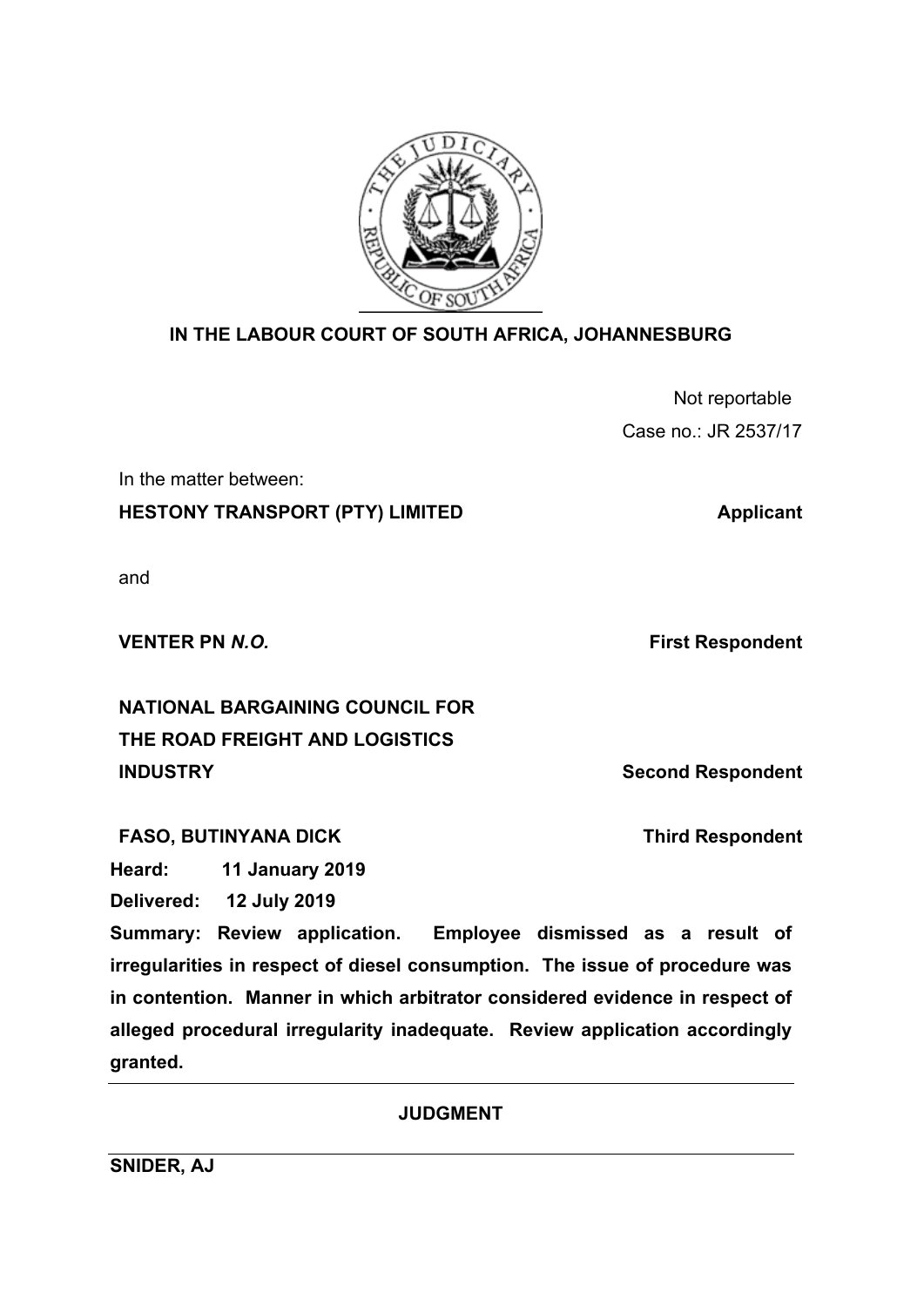## Background facts

- [1] This is an unopposed review application. There was a notice of intention to oppose filed by the Third Respondent on 24 November 2017, but it does not appear from the papers before me that the Third Respondent took any further steps to oppose the matter.
- [2] The Third Respondent was employed by the Applicant as a driver and was dismissed from its employment, after approximately eight years of service, on 30 December 2016, pursuant to a disciplinary enquiry.
- [3] The matter was arbitrated before the First Respondent on 31 August 2017 and 30 September 2017. As far as the substantive aspects of the matter are concerned the arbitrator found in favour of the Applicant that the dismissal was substantively fair.
- [4] In respect of the procedural aspects of the dismissal the First Respondent found that the dismissal was procedurally unfair and made an award in favour of the Third Respondent, that the Applicant compensates the Third Respondent in an amount equivalent to two months' salary, being the aggregate sum of R17 304.00.[1](#page-1-0)

### The evidence of Martin Nell

- [5] In essence this matter concerns the manner in which the First Respondent considered and treated the evidence of the Applicant, particularly the evidence of Martin Nell ("Nell"), who presided over the disciplinary hearing.
- [6] The case for the Third Respondent was that he was unable to speak English, and required that the disciplinary enquiry be conducted in Afrikaans. Nell gave evidence in relation to the language issue as follows<sup>[2](#page-1-1)</sup> -

<span id="page-1-0"></span><sup>1</sup> Pleadings bundle page 22

<span id="page-1-1"></span><sup>&</sup>lt;sup>2</sup> The evidence of Nell appears from page 22 to 33 of the bundle entitled [INDEX TO RECORD]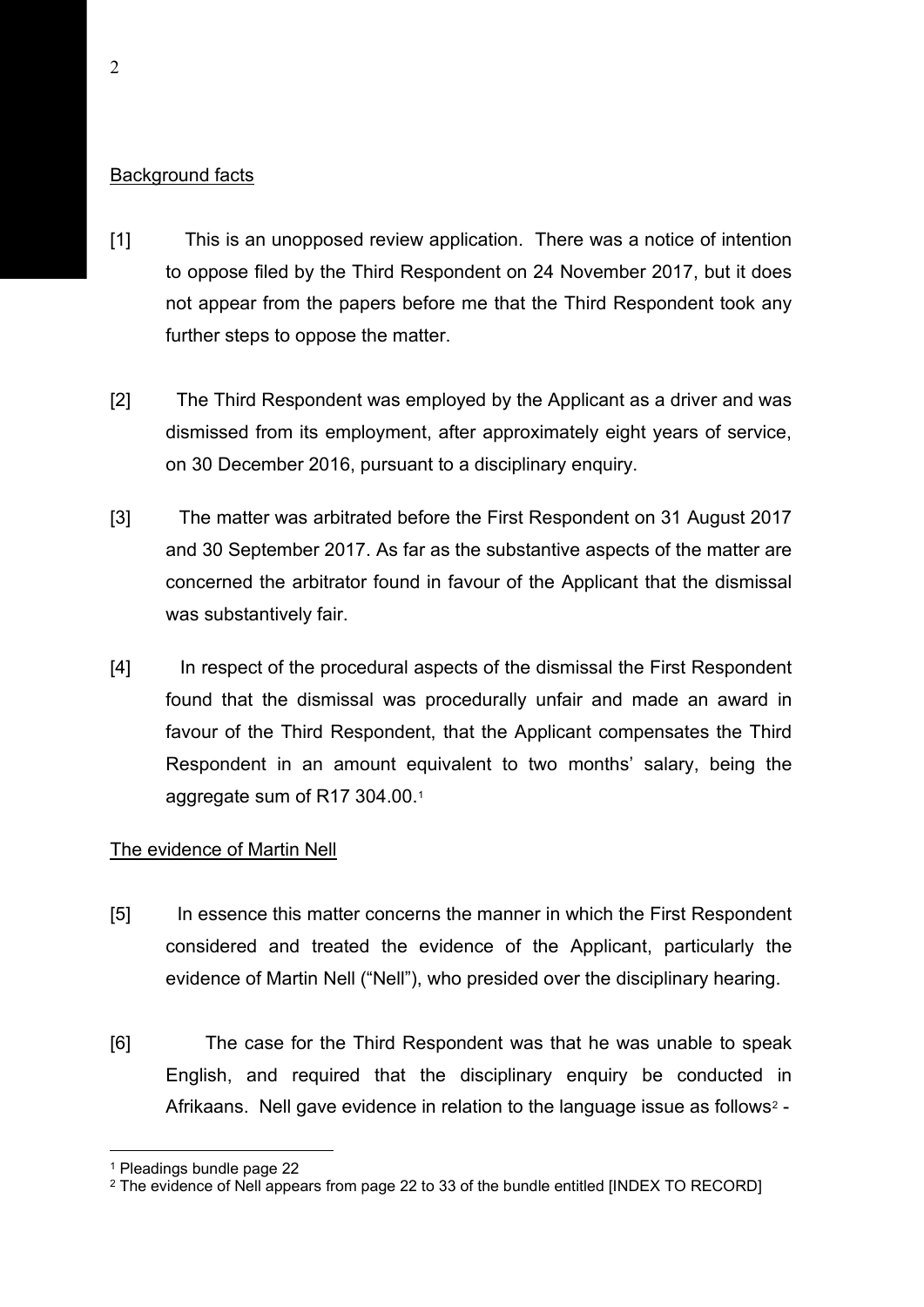- 6.1 the records reflect that Afrikaans was spoken at the disciplinary enquiry as that was the preference of the Third Respondent:<sup>[3](#page-2-0)</sup>
- 6.2 the only parts of the hearing that were in English were words like "consumption" or "Diesel". Such words were "*used to explain it in English*" and then translated back to Afrikaans;
- 6.3 the Third Respondent did on occasion say that "*hy't nie verstaan nie*". Nell would then try to elaborate on the relevant concepts in English and then explain them in Afrikaans;
- 6.4 certain English terms were used but no actual conversation took place in English;[4](#page-2-1)
- 6.5 Nell denied that the Applicant tried to stop the hearing and denied that he would ever refuse someone an interpreter;
- 6.6 it was abundantly clear that the Third Respondent could not understand English;<sup>5</sup> and
- 6.7 whereas some of Nell's notes may have been in English, this is not a reflection of language in which the enquiry itself took place.

#### Grounds of review

- [7] The Applicant's main ground of review is that the First Respondent failed to deal with the evidence, specifically the evidence of Nell, on a proper basis, and never gave any reasoning for why he preferred the evidence of the Third Respondent over that of Nell.
- [8] In support of this ground of review the Applicant also mentions the following:
	- 8.1 Nell's evidence was corroborated by one Phillip Jones ("Jones");
	- 8.2 the testimony was corroborated by the documentary evidence, and
	- 8.3 the First Respondent never told Nell that he was unable to follow

<span id="page-2-0"></span><sup>&</sup>lt;sup>3</sup> Page 24

<span id="page-2-1"></span> $4$  Page 30

<span id="page-2-2"></span> $5$  Page 32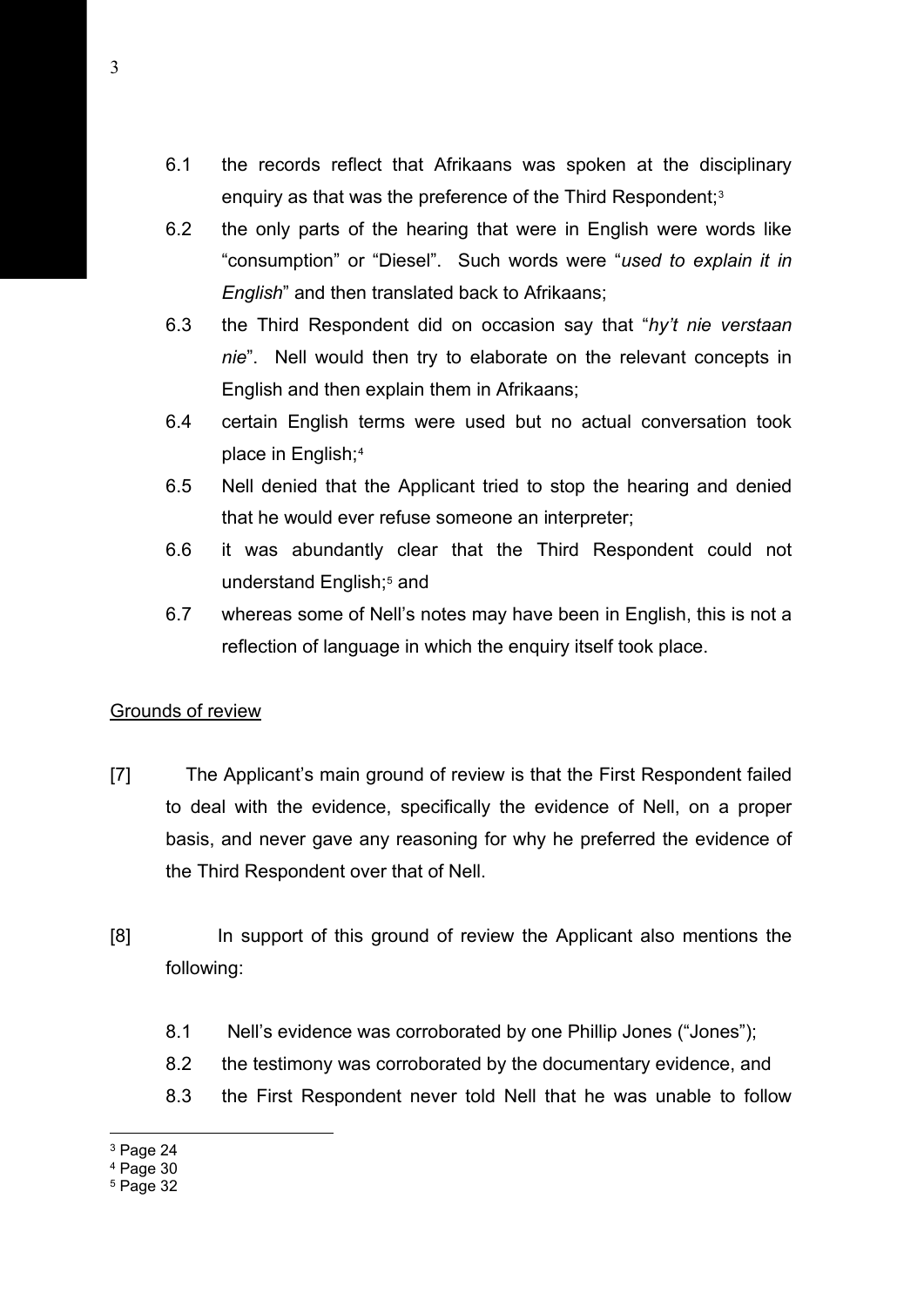what was happening in the hearing (although a version was put to Nell that the Third Respondent asked for the hearing to be halted because he did not understand).

- [9] There were a number of other issues raised by the Applicant such as:
	- 9.1 there was no basis for the First Respondent not to have preferred the testimony of Nell and Jones;
	- 9.2 the evidence of each of the Applicant's witnesses was corroborated by the others, and was similarly corroborated by the documentary evidence. The failure of the Third Respondent, at any stage, to have asked for an interpreter, points to him having understood or having been able to understand "small parts"<sup>[6](#page-3-0)</sup> of the hearing that were in English and which were, on Nell's version, translated for the Third Respondent;
	- 9.3 the Third Respondent never told Nell, even on his own version, that he was not able to follow the hearing;
	- 9.4 the First Respondent appeared to be motivated by considerations of sympathy;
	- 9.5 the First Respondent failed to comply with the provisions of the Labour Relations Act<sup>[7](#page-3-1)</sup> (LRA) pertaining to the conducting of fair and proper arbitration proceedings in terms of the LRA;
	- 9.6 factual findings made by the First Respondent did not correspond with the evidence and documents placed before him;
	- 9.7 the First Respondent exceeded his powers in terms of the LRA;
	- 9.8 the First Respondent did not properly, rationally and justifiably apply his mind to the facts or the law in this instance;
	- 9.9 the First Respondent failed to afford the Applicant a fair and proper hearing in the circumstances and failed to properly conduct the arbitration proceedings, and
	- 9.10 the award made by the First Respondent is not justifiable in relation

<span id="page-3-0"></span><sup>6</sup> Page 21 of the pleadings paragraph 34 of the award

<span id="page-3-1"></span> $7$  Act 66 of 1995, as amended.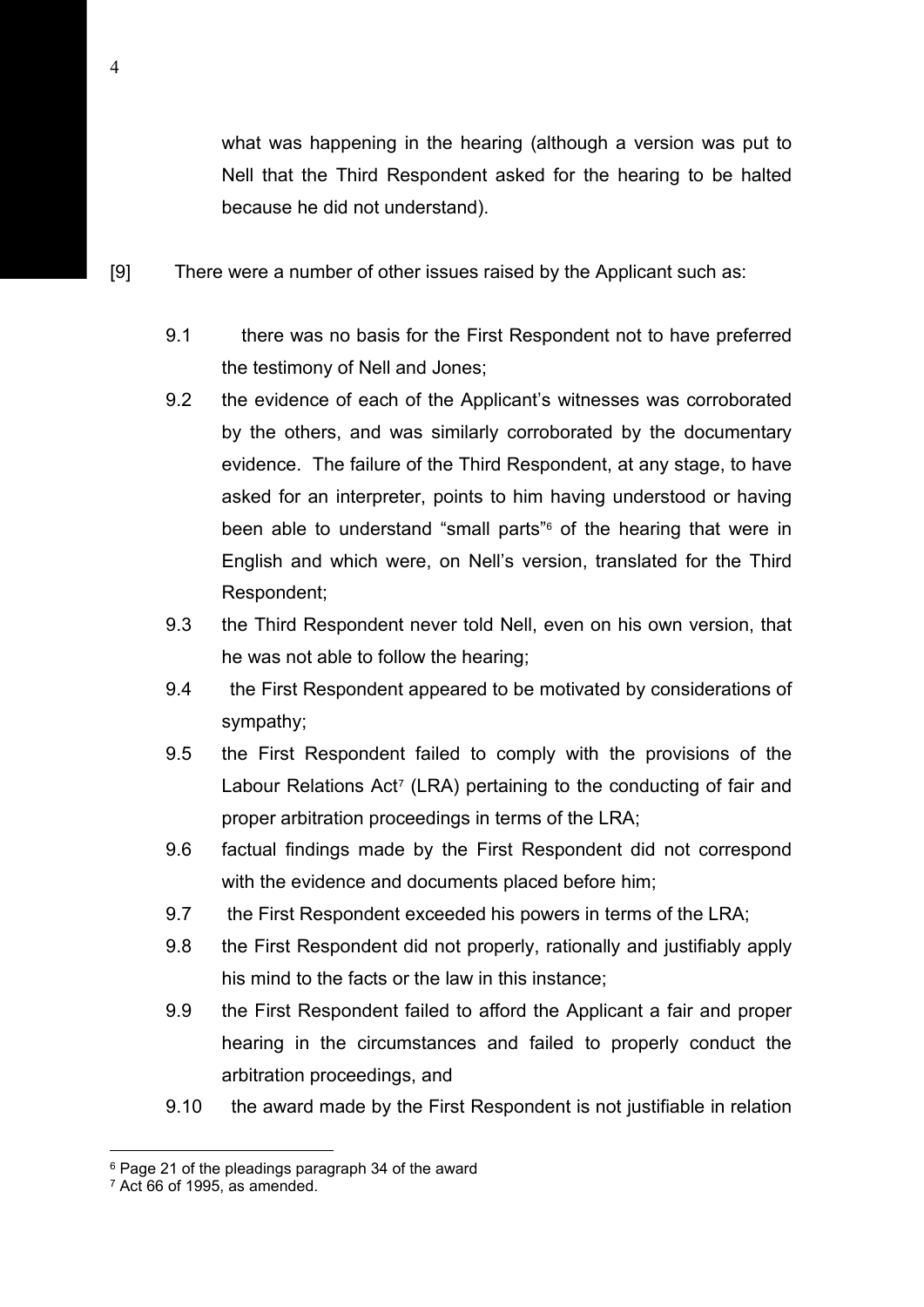to the reasons given for it. The award is not rational on its merits or outcome and is not an award a reasonable decision maker could arrive at.

### The award as it refers to the issues in dispute

- [10] The First Respondent dealt with the issue of procedural fairness inasmuch as it related to the question of whether the matter was heard in English or Afrikaans, and whether this impacted on the Third Respondent's understanding of the proceedings in three paragraphs which bear repeating at this stage $8 8 -$ 
	- "[34] The Applicant raised no issue that the hearing was conducted in Afrikaans and it is his case that parts were concluded in English and that he therefore failed to understand the entire hearing. It was not disputed that certain parts (albeit small parts) were conducted in English without an interpreter assisting the Applicant.
	- [35] There exists no reason why the Chairperson did not obtain the services of an Interpreter and he deviated from the preferred language despite the fact that the right to understand proceedings is a cornerstone of the LRA. The Applicant was in fact deprived of a very basic right.
	- [36] The internal hearing was not conducted in a fair manner and the process was unfair. It therefore follows that the dismissal was procedurally unfair."

#### Analysis

- [11] The First Respondent in this matter was confronted by a dispute of fact which was material and central to his determination of the procedural fairness of the disciplinary enquiry.
- [12] On the one hand he had the version of Nell, as corroborated by Jones, that

<span id="page-4-0"></span><sup>8</sup> Pleadings page 21 paragraphs 34 to 36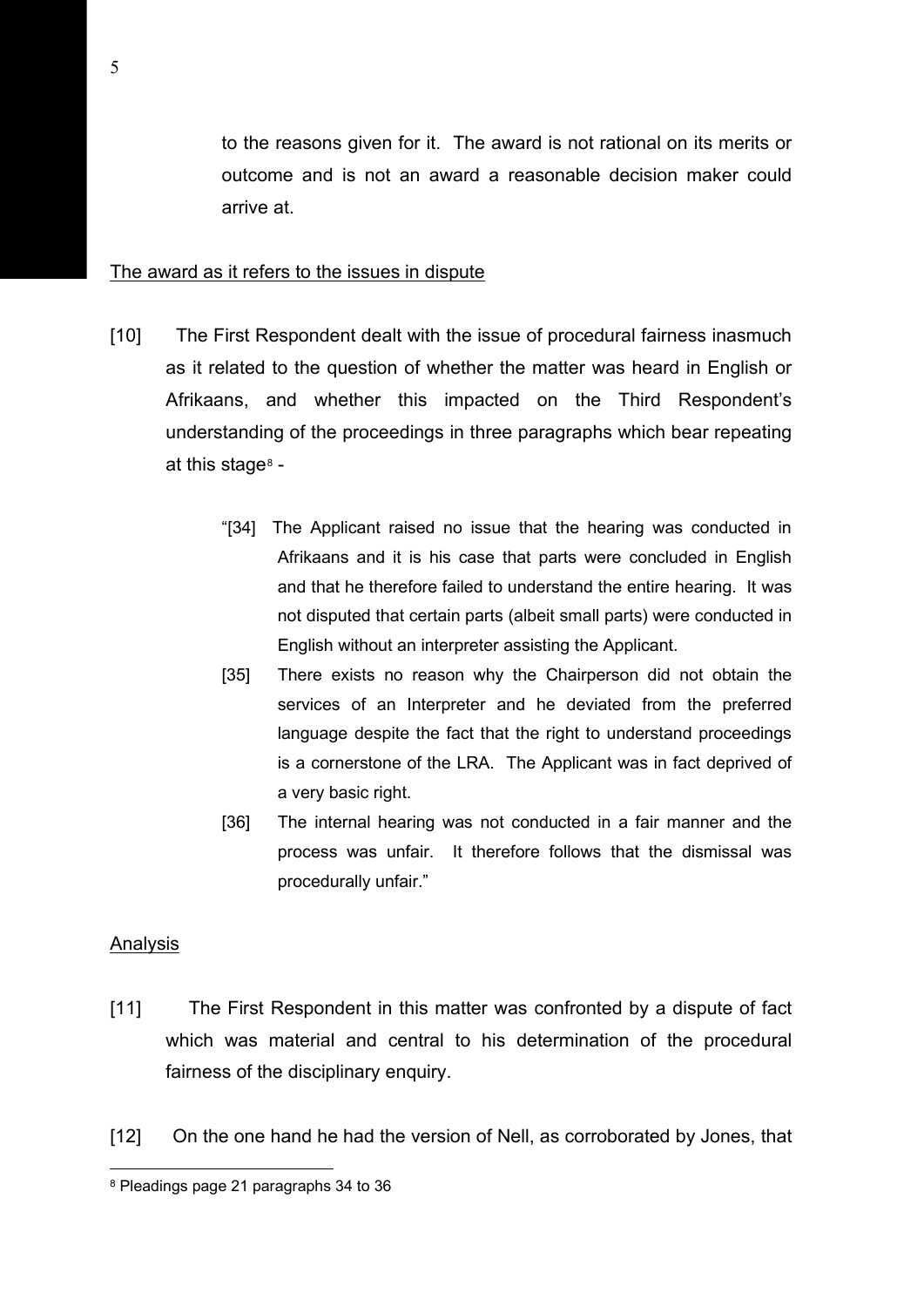to the extent that any English terminology, and it only referred to terminology, was used during the conduct of the disciplinary enquiry, the meaning of same was conveyed to the Third Respondent. On Nell's version, corroborated as aforesaid, these were the only instances in respect of which English was used.

- [13] In cross-examination by the Third Respondent's representative it was put to Nell that parts of the hearing were conducted in English. Again Nell maintained that certain terms were used but no actual conversations took place in English.[9](#page-5-0) It was also put to Nell that the Third Respondent tried to stop the hearing and asked for an interpreter.
- [14] The First Respondent was duty bound to resolve these factual disputes, yet did nothing more than state, as set out above that "*there exists no reason why the Chairperson did not obtain the services of an Interpreter when he deviated from the preferred language …*" and on that basis found that the dismissal was procedurally unfair. What he failed to resolve was whether, indeed, Nell had been fully cognisant of the Third Respondent's inability to converse in English, and had made sure that any English terminology was understood by the Third Respondent.
- [15] The Labour Court, for example in *Lukhanji Municipality v Nonxuba N.O. and Others and Assmang Limited (Assmang Chrome Dwarsriver Mine) v CCMA and Others*[10](#page-5-1) as well as the Labour Appeal Court, see for example, *House of Flowers and Others v Radebe and Others and NUM and Another v Rustenburg Platinum Mine and Others*[11](#page-5-2) have found that the technique described in *Stellenbosch Famers Winery Group Limited Another v Martel et Cie and Others*[12](#page-5-3) applies equally to Commissioners.

"The technique generally employed by courts in resolving factual disputes of this nature may conveniently be summarised as follows. To come to a conclusion on the disputed issues a court makes findings on –

<span id="page-5-0"></span><sup>9</sup> Page 30 of the Index to Record

<span id="page-5-1"></span><sup>10</sup> *[2007] 2 BLLR 130 (LC) para [27]* and *[2015] 6 BLLR 589 (LC) para [42]* 

<span id="page-5-2"></span><sup>11</sup> *[2014] 4 BLLR 366 (LAC) para [15]* and *(2015) 1 BLLR 77 (LAC) para [43]*

<span id="page-5-3"></span><sup>12</sup> 2003(1) SA 11 SCA para [5]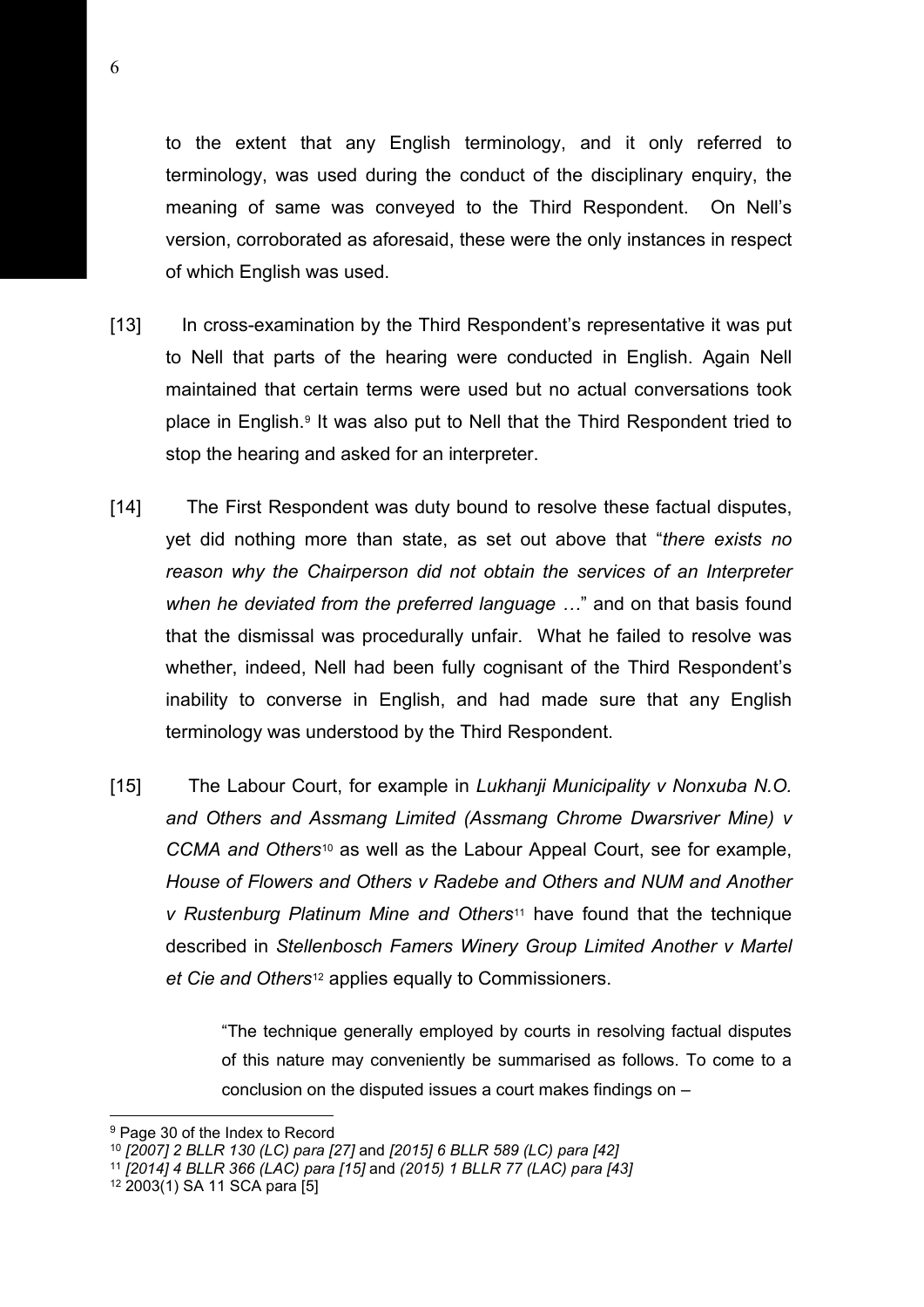- a) the credibility of the various factual witnesses;
- b) their reliability; and
- c) the probabilities.

As to (a) the courts findings on the credibility of a particular witness will depend on its impression about the veracity of the witness. That in turn will depend on a variety of subsidiary factors, not necessarily in order of importance, such as

- i. the witness's candour and demeanour in the witness box,
- ii. his bias, latent and blatant;
- iii. internal contradictions in his evidence;
- iv. external contradictions with what was pleaded or put on his behalf, or with established fact or with his own extra-curricular statements or actions;
- v. the probability or improbability of particular aspects of his versions;
- vi. the calibre and cogency of his performance compared to that of other witnesses testifying about the same incidents or events. As to (b), witnesses reliability will depend, apart from the factors mentioned
	- under  $(a)(ii)$ ,  $(iv)$  and  $(v)$  above
- i. the opportunities he had to experience and observe the event in question; and
- ii. the quality, integrity and independence of recall thereof.

As to (c) this necessitates an analysis and evaluation of the probability and improbability of each party's version of each of the disputed issues. In the light of its assessment of (a), (b) and (c) the court will then, as a final step, determine whether the party burdened with the onus of proof succeeded in discharging it. The hard case, which will doubtless be the rare one, occurs when the courts credibility findings compel it in one direction and a valuation of the general probabilities in another. The more convincing the former the less convincing will be the latter. But when all factors are equipoised probabilities prevail."

[16] There are various degrees to which a commissioner may be held to follow the approach set out above[.13](#page-6-0) The First Respondent in this instance

<span id="page-6-0"></span><sup>13</sup> See for example: *Solidarity on behalf of van Zyl v KPMG Services (Pty) Limited and Others* 2014 35 ILC 1656 (LC) para [16] to [17], [16] In summary, complaints about errors made in the treatment and assessment of evidence by an arbitrator will normally be bound I up in an attack on the overall reasonableness of the result, andwill not in themselves constitute separate grounds of review to be determined independently from the result (as they did under the 'latent irregularity' or 'dialectical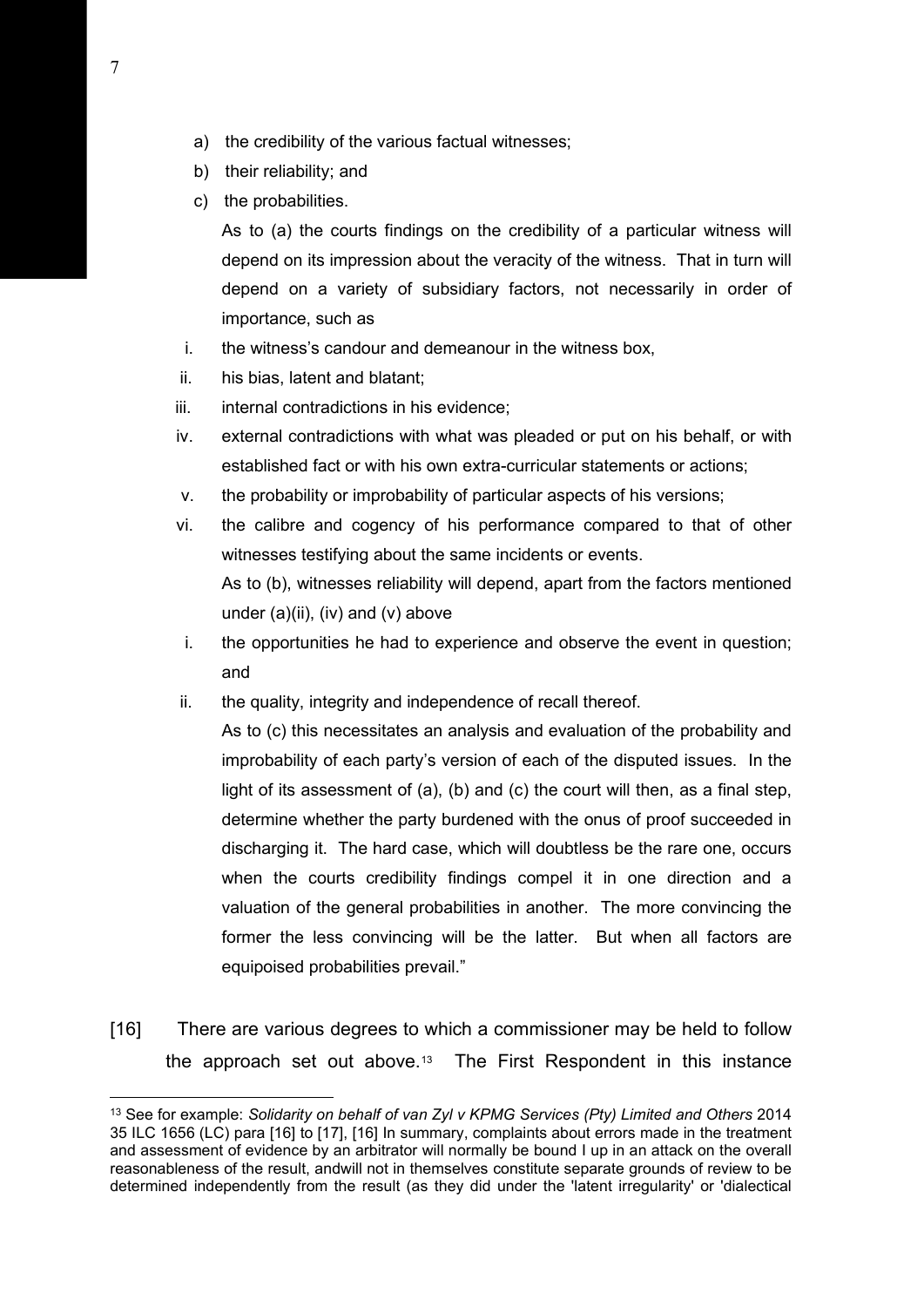seemed to have done nothing at all to resolve the evidentiary issue. It seems as if he was not aware of the task that he was required to perform in order to resolve the evidentiary questions that lay before him.

- [17] It is however still necessary to view the manner in which the First Respondent treated the evidence through the lens of the review test, and determine whether his conduct renders the award reviewable.
- [18] Regard must be had to the test for review as set out in *Sidumo and Another v Rustenburg Platinum Mine Limited and Others*[14:](#page-7-0)

"… whether the decision that the arbitrator arrived at is one that falls in a band of decision to which a reasonable decision maker could come on the available material."

- [19] In my view the conduct of the First Respondent falls short of the test in Sidumo and his conduct renders the award reviewable. Accordingly in my view the award falls to be set aside.
- [20] All that remains for me to consider is whether the award should be set aside and replaced with an award that the Third Respondent's dismissal was procedurally fair or, alternatively, whether the procedural issue should be remitted back to the Second Respondent to be heard afresh by a Commissioner other than the First Respondent.
- [21] Because this matter involves an issue of credibility, and having not heard the witnesses, I am unable to substitute my finding for that of the First Respondent on the issue of the procedural fairness of the dismissal. I am simply not in as good a position as the First Respondent to decide the

unreasonableness' approach).

<span id="page-7-0"></span><sup>[17]</sup> While arbitrators should always aspire to meet the exacting standard A set by the Supreme Court of Appeal in *Stellenbosch Farmers' Winery* for the proper assessment of conflicting versions by a finder of fact, an arbitration award that does not live up to this standard will not automatically be subject to review. Arbitrators are empowered to deal with the dispute with a minimum of legal formalities, their decisions B are immune from appeal, and the legislature has set a high bar for reviewing arbitration awards. Errors committed by an arbitrator in the assessment thereof will not necessarily vitiate an award. <sup>14</sup> [2007] 12 BLLR 1097 CC